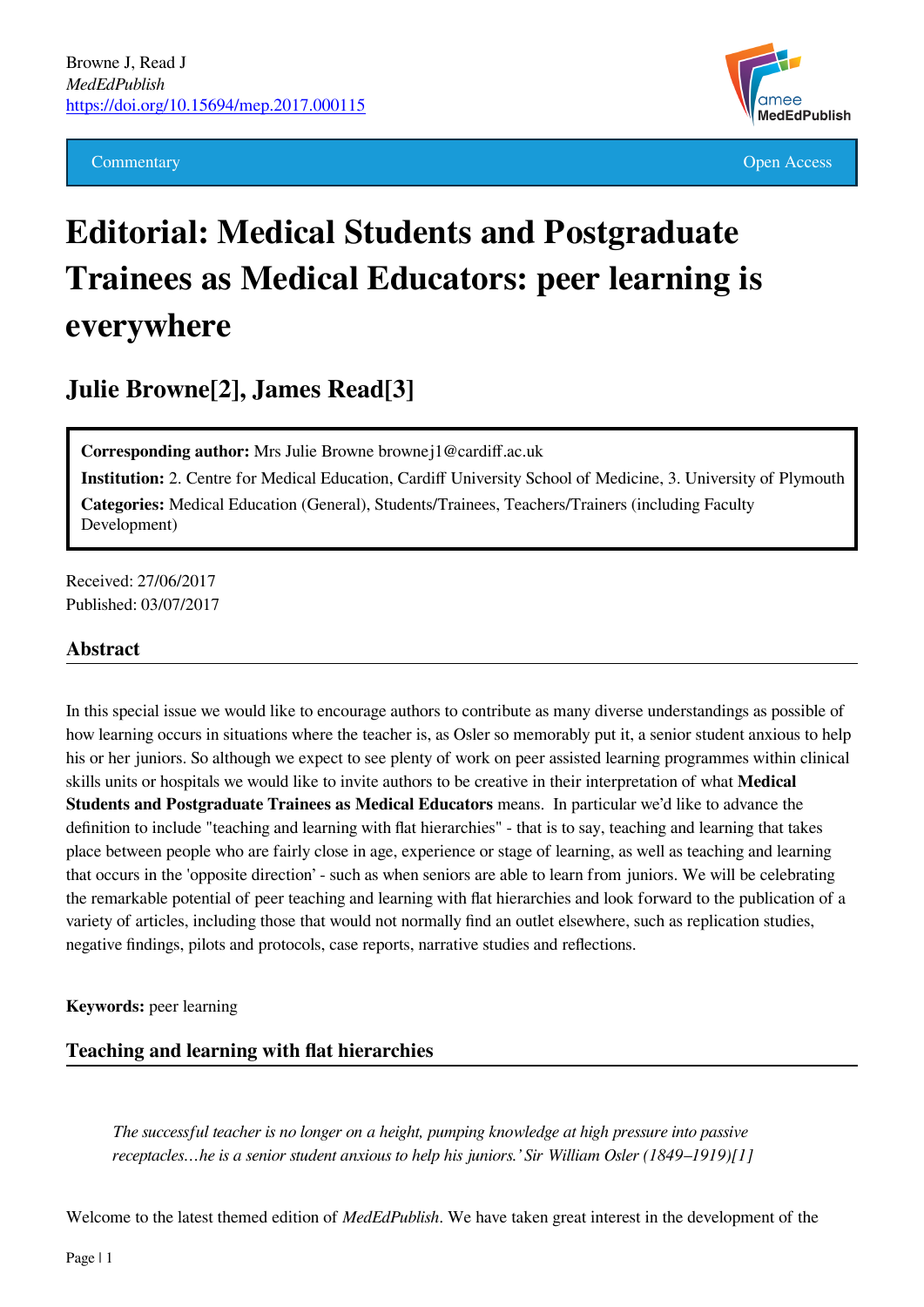#### Browne J, Read J *MedEdPublish* <https://doi.org/10.15694/mep.2017.000115>



journal to date and it has been a real pleasure to see that so many of the submitted publications have been from junior educators involved in peer or near-peer teaching experiences. Medical students and postgraduate trainees have been active teachers within medical education for many years, but more recently there has been a greater interest in the tremendous potential of this approach to learning.

In this special issue, therefore, we would like to encourage authors to contribute as many diverse understandings as possible of how learning occurs in situations where the teacher is, as Osler so memorably put it, a senior student anxious to help his or her juniors. So although we expect to see plenty of work on peer assisted learning programmes within clinical skills units or hospitals we would like to make a particular call for authors to be creative in their interpretation of what **Medical Students and Postgraduate Trainees as Medical Educators** means. In particular we'd like to advance the definition to include "teaching and learning with flat hierarchies" - that is to say, teaching and learning that takes place between people who are fairly close in age, experience or stage of learning, as well as teaching and learning that occurs in the 'opposite direction' - such as when seniors are able to learn from juniors.

Flat hierarchies are not a new concept in areas outside of medical education. The term is widely used in the aviation industry, where the idea that more senior pilots are also your peers has been introduced to ensure that individuals feel able to speak up about issues which they feel might, for example, impact on the safety of the aeroplane or its occupants (Schneider & Barbera 2014). Peer teaching draws upon this idea, where the concept of there being only a shallow 'slope' between teacher and learner aids in the exchange of learning and ideas between different people.

In April 2017 we were both involved in organising a national academic meeting at which a number of enthusiastic medical students and trainees presented a range of exciting and innovating perspectives on peer teaching, particularly the informal encounters that often occur outside the classroom in clinical settings, libraries or staff rooms. As we listened and learned we realised that peer teaching is everywhere – it is so much a part of medical education that it sometimes takes an effort even to see that it is going on alongside more formal teaching modalities.

'Flat-hierarchy' teaching and learning in medicine has a number of distinctive features that make it uniquely valuable in educational terms – while also making it a challenge to investigate. Here are our top six suggestions for the qualities that make peer learning and teaching so educationally rich – although there are almost certainly many more. We have conveniently organised them under the acronym 'LUPINS':

#### 1. Learning focussed

When learners learn from and with other learners, the focus is likely to be far more on feedback and learning than assessment. Even where students are working together to study for an exam, they will be concentrating on exchanging ideas and understandings. Peer teaching is rarely part of the formally assessed curriculum, which reduces stress for the learners, but also makes them more relaxed about what and how they are learning and perhaps less inclined to conceal what they don't know. Formative, on the spot feedback is a powerful tool for supporting deeper learning approaches, and flat hierarchy teaching is an excellent way to encourage the exchange of informal, targeted feedback (Harrison et al 2016).

### 2. Unplanned, unrehearsed, unrecorded

This type of learning is often organised spontaneously, alongside the formal curriculum; such as when a student wants advice on writing a paper, a researcher needs to understand research ethics, or a group of junior doctors need to understand a clinical procedure. This often makes it relaxed and social, meaning that both learners and teachers may be more willing to question, innovate and collaborate to produce new understandings of the topic. There is less likely to be 'performance anxiety' on the part of the teacher in situations where the learning is a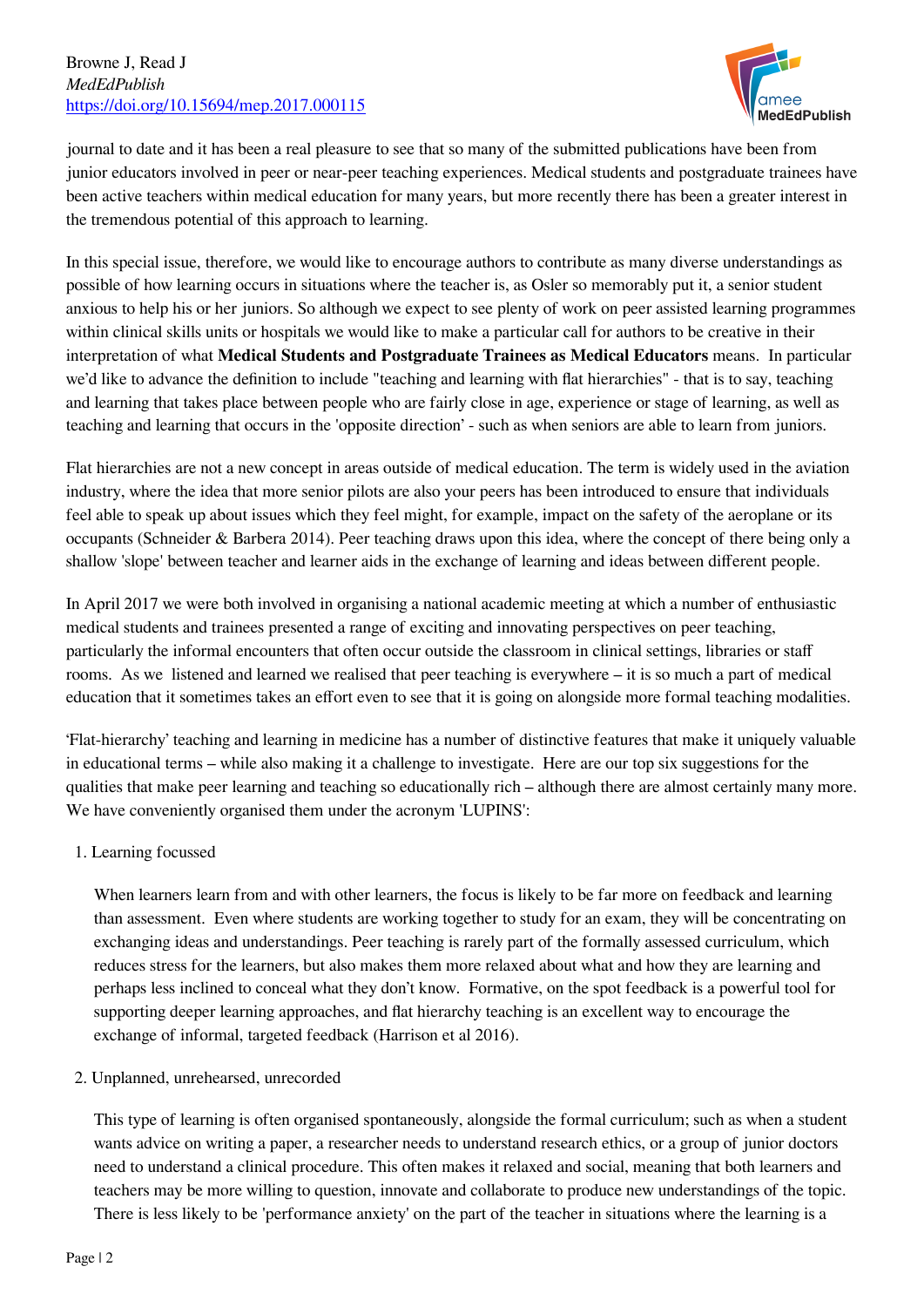

social, group activity rather than a formally assessed component of the curriculum.

3. Practical, patient focussed

Peer learning is usually based on clearly defined needs for information on a particular topic aimed at improving the learners' care for patients: such as when a third year medical student asks a fifth year to help her with cannulation or a couple of specialty trainees ask a newly post CCT doctor to facilitate a session on a particular condition. This makes it powerful because it is driven by practical considerations that give it relevance and immediacy, and it is often at the specific request of the learner. In this way, learners develop an understanding of the value of autonomy and self-directedness as they take more responsibility for their learning (Williams and Deci 1998).

#### 4. Immediate

Despite efforts to standardise peer teaching through programmatic approaches in medical schools and skills centres, most peer teaching is still a matter of taking advantage of immediate opportunities that arise in 'live' settings. It frequently happens in clinical environments with patients present, such as when a junior doctor is supervising a medical student to take a history or perform a procedure. It therefore requires teacher and learner to accept a degree of real-life uncertainty and imparts an immediacy to the learning that they do not experience in more formal teaching settings such as classrooms and simulation suites (Bleakley and Bligh 2008).

5. Narrative based

Flat hierarchy learning usually involves narrative as the teacher and the learner seek shared experiences on which to base their learning. This is particularly true of situations where the learner identifies with the teacher as a role model. The conversation that ensues can be a valuable exchange of memorable insights into real-world clinical practice.

## 6. Small scale and social

Medical students and trainees are forever coming together and moving apart within teams and on placements; as they learn from and with each other, they form learning partnerships that coalesce and dissolve. As this activity progresses a number of other important things, such as teamwork, professional boundaries, social learning skills and time and resource management are being learned in addition to the subject matter (Bleakley 2006).

Of course, the amazing educational potential of flat hierarchies in medical education is also what makes this area so hard to study and report. As John Spencer observes; "Clinical teaching has been much criticised for its variability, lack of intellectual challenge, and haphazard nature. In other words, clinical teaching is an educationally sound approach, all too frequently undermined by problems of implementation" (Spencer 2003). These problems of implementation exemplify peer learning, which is such a characteristic of learning medicine and practising as a health care professional.

*MedEdPublish*, however, offers a unique opportunity to scholars interested in what happens when medical students and trainees learn with and from each other. The variability and 'ordinariness' of peer learning makes it hard to study and report, but in this next special issue we look forward to showing how scholars across the world are doing just that. We will be celebrating the remarkable potential of peer teaching and learning with flat hierarchies through articles that would not normally find an outlet elsewhere, such as replication studies, negative findings, pilots and protocols, case reports, narrative studies and reflections (Hays 2016). By engaging with this exciting new publication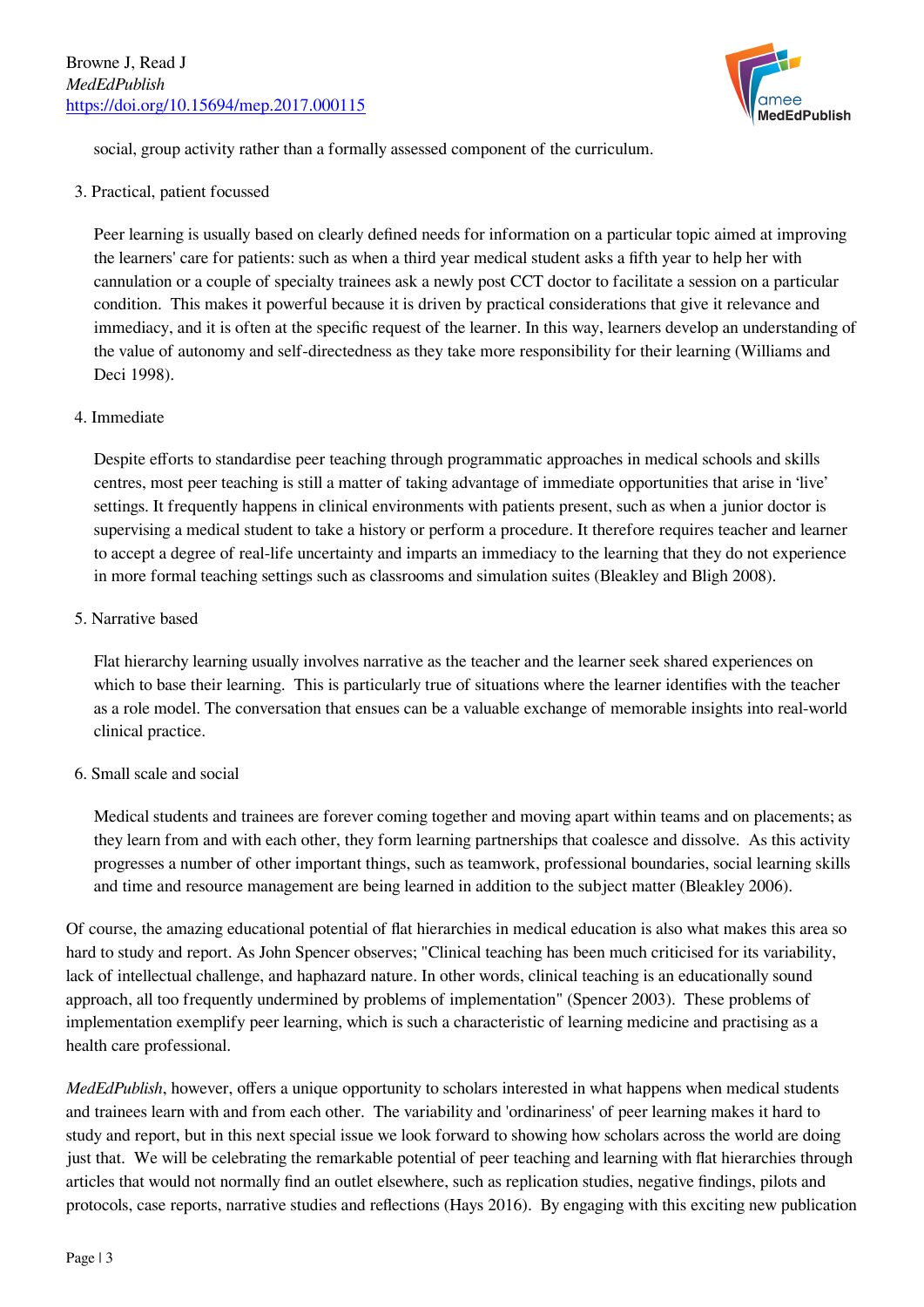Browne J, Read J *MedEdPublish* <https://doi.org/10.15694/mep.2017.000115>



model, scholars, students and practitioners in the field of peer teaching can present their work, appraise the evidence and discuss the issues they face with like-minded colleagues – in other words, they can actually engage in learning with and from their peers in a relevant, practical and constructive format that has been specially constructed to serve their needs. We look forward to hearing from you.

[1] Osler W. Aequanimitas, with other addresses to medical students, nurses and practitioners of medicine. Philadelphia: The Blakiston Company; 1910.

# **Take Home Messages**

Not applicable.

# **Notes On Contributors**

Julie Browne is a Senior Lecturer in Academic Practice at Cardiff University School of Medicine and course lead for the intercalated BSc in Medical Education. She is vice Chair of the Academy of Medical Educators Council and serves on a number of its standing committees including Education and Professional Standards. She is also a Senior Fellow of the Higher Education Academy. Her professional background is in academic publishing and she was formerly Managing Editor of *Medical Education* and *The Clinical Teacher*. In 2007 she co-ordinated the work of the Expert Advisory Panel on assessment for the Tooke Inquiry into Modernising Medical Careers. She is a GMC Education Associate, and is the author or co-author of a number of peer reviewed publications on medical education, including several chapters and a book on medical curriculum development. Her interests include educator development, medical humanities, publication ethics and curriculum theory. In 2015 she was awarded the President's Silver Medal of the Academy of Medical Educators for outstanding and sustained contributions to medical education.

Dr Jamie Read is currently a PhD student with the CAMERA team at Plymouth University. Until recently he was an NIHR funded Academic Clinical Fellow with research interests in remediation in medical students and doctors and the role that near-peer education can play in both formal and informal training of medical students. His clinical background is as a trainee in Geriatric Medicine based in the South West of the UK, most recently at Derriford Hospital in Plymouth. Jamie has been involved in supporting early careers medical educators for some time and until recently he chaired the Early Careers Group of the Academy of Medical Educators – the professional organisation for educators of doctors, dentists and vets within the UK which has produced Professional Standards to support medical educators. He is now the Academy Registrar and Council member and retains a strong interest in encouraging more junior medical educators to develop their careers.

## **Acknowledgements**